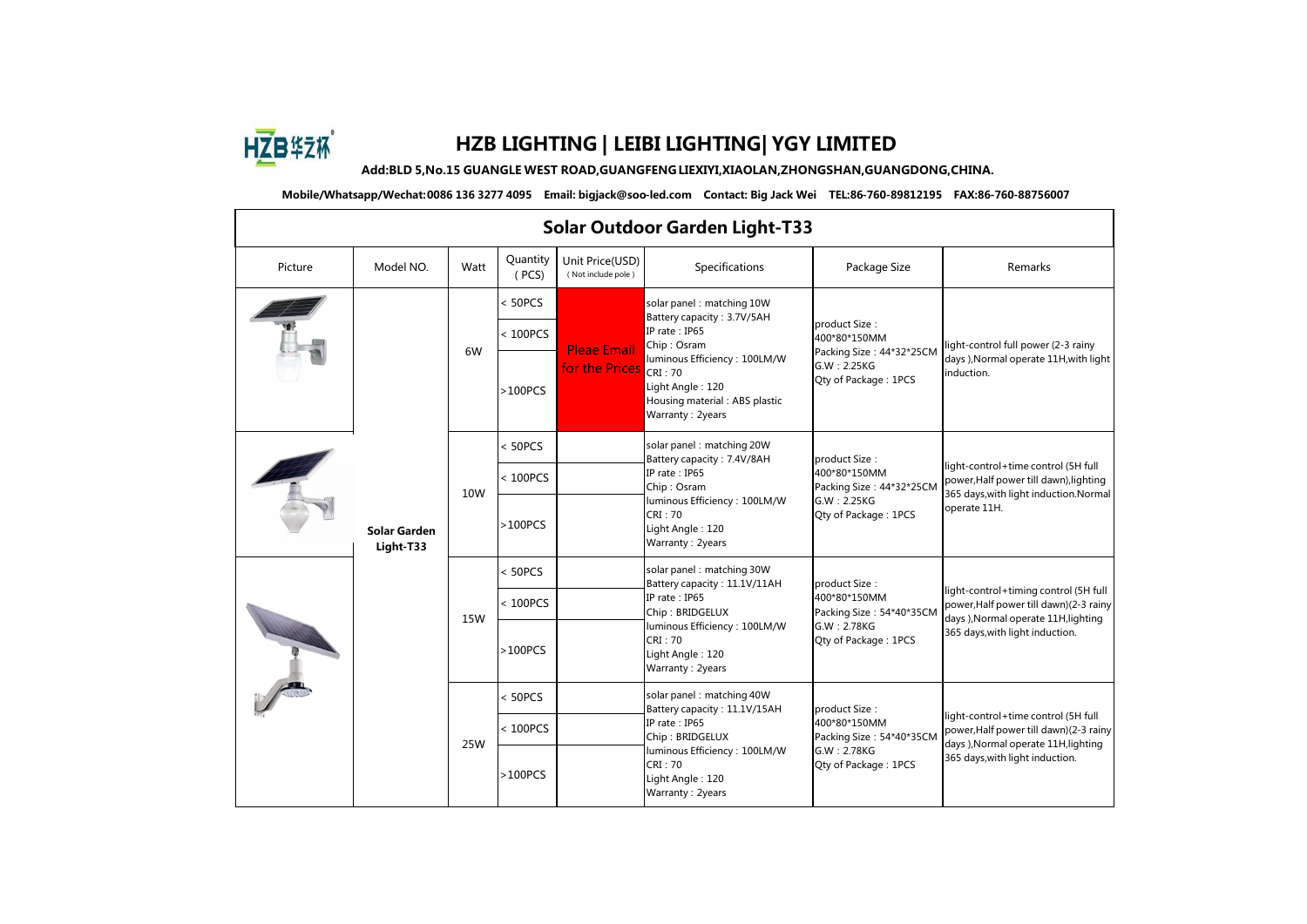| Solar Intelligent Street Light-T31(Kongming Series) |                                                                  |                            |                   |                                                                           |                                                                                                                                         |                                                                                                                                                                                                                                                  |                                                                                                                                                                                                                 |  |  |
|-----------------------------------------------------|------------------------------------------------------------------|----------------------------|-------------------|---------------------------------------------------------------------------|-----------------------------------------------------------------------------------------------------------------------------------------|--------------------------------------------------------------------------------------------------------------------------------------------------------------------------------------------------------------------------------------------------|-----------------------------------------------------------------------------------------------------------------------------------------------------------------------------------------------------------------|--|--|
| Picture                                             | Model NO.                                                        | Watt                       | Quantity<br>(PCS) | Unit Price(RMB)                                                           | <b>Specifications</b>                                                                                                                   | Package Size                                                                                                                                                                                                                                     | Remarks                                                                                                                                                                                                         |  |  |
|                                                     |                                                                  | < 50PCS<br>10W<br>< 100PCS |                   | solar panel: matching 20W<br>Battery capacity: 11.1V/5AH<br>IP rate: IP65 | product Size:<br>385*150*60MM                                                                                                           | light-control+time control (5H full                                                                                                                                                                                                              |                                                                                                                                                                                                                 |  |  |
|                                                     |                                                                  |                            |                   |                                                                           | Chip: BRIDGELUX<br>luminous Efficiency: 70LM/W<br>CRI: 70                                                                               | Packing Size:<br>88.5*23.5*58.5CM<br>G.W : 3.5KG                                                                                                                                                                                                 | power, Half power till dawn), Normal<br>operate 11H, lighting 365 days, with<br>light induction.Equipped with                                                                                                   |  |  |
|                                                     |                                                                  |                            | $>100PCS$         |                                                                           | Light Angle: 120<br>Warranty: 2years                                                                                                    | Qty of Package: 1PCS                                                                                                                                                                                                                             | mounting bracket.                                                                                                                                                                                               |  |  |
|                                                     |                                                                  |                            | < 50PCS           |                                                                           | solar panel: matching 30W<br>Battery capacity: 11.1V/13AH<br>IP rate: IP65                                                              | product Size:<br>495*215*70MM                                                                                                                                                                                                                    | light-control+time control (5H full<br>power, Half power till dawn) (2-3 rainy<br>Packing Size:<br>days ), Normal operate 11H, lighting<br>365 days, with light<br>induction.Equipped with mounting<br>bracket. |  |  |
|                                                     |                                                                  | 20W                        | $100PCS$          |                                                                           | Chip: BRIDGELUX<br>luminous Efficiency: 70LM/W<br>CRI: 70                                                                               | 88.5*23.5*58.5CM<br>G.W : 3.7KG                                                                                                                                                                                                                  |                                                                                                                                                                                                                 |  |  |
|                                                     | <b>Solar Intelligent</b><br><b>Street Light-</b><br>T31(Kongming |                            | $>100PCS$         |                                                                           | Light Angle: 120<br>Warranty: 2years                                                                                                    | Qty of Package: 1PCS                                                                                                                                                                                                                             |                                                                                                                                                                                                                 |  |  |
|                                                     | Series)                                                          |                            | < 50PCS           |                                                                           | solar panel: matching 50W<br>Battery capacity: 11.1V/18AH<br>IP rate: IP65<br>Chip: BRIDGELUX<br>luminous Efficiency: 70LM/W<br>CRI: 70 | product Size:<br>520*220*70MM<br>power, Half power till dawn), Normal<br>Packing Size:<br>88.5*23.5*58.5CM<br>operate 11H, lighting 365 days, with<br>G.W: 3.95KG<br>light induction. Equipped with<br>mounting bracket.<br>Qty of Package: 1PCS | light-control+time control (5H full                                                                                                                                                                             |  |  |
|                                                     |                                                                  | 30W                        | < 100PCS          |                                                                           |                                                                                                                                         |                                                                                                                                                                                                                                                  |                                                                                                                                                                                                                 |  |  |
|                                                     |                                                                  |                            | $>100PCS$         |                                                                           | Light Angle: 120<br>Warranty: 2years                                                                                                    |                                                                                                                                                                                                                                                  |                                                                                                                                                                                                                 |  |  |
|                                                     |                                                                  | 50W                        | < 50PCS           |                                                                           | solar panel: matching 70W<br>Battery capacity: 11.1V/30AH<br>IP Rate: IP65                                                              | product Size:<br>520*220*70MM                                                                                                                                                                                                                    | light-control+time control (5H full<br>power, Half power till dawn), Normal<br>operate 11H, lighting 365 days, with<br>light induction. Equipped with<br>mounting bracket.                                      |  |  |
|                                                     |                                                                  |                            | $100PCS$          |                                                                           | Chip: BRIDGELUX<br>luminous Efficiency: 70LM/W                                                                                          | Packing Size:<br>88.5*23.5*58.5CM<br>G.W: 3.95KG                                                                                                                                                                                                 |                                                                                                                                                                                                                 |  |  |
|                                                     |                                                                  |                            | $>100PCS$         |                                                                           | CRI: 70<br>Light Angle: 120<br>Warranty: 2years                                                                                         | Oty of Package: 1PCS                                                                                                                                                                                                                             |                                                                                                                                                                                                                 |  |  |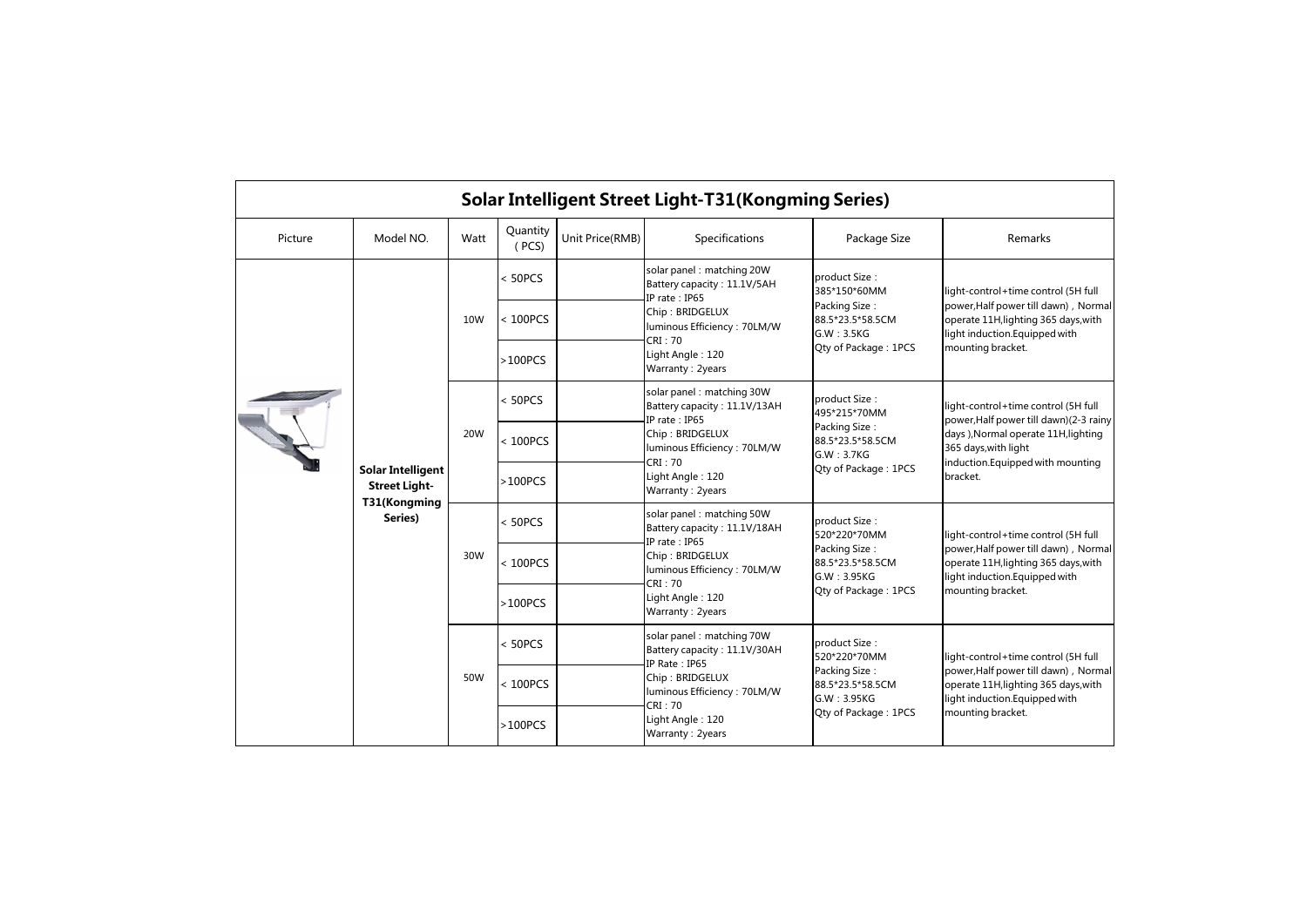| <b>Solar Intelligent Street Light-T32(Brush Series)</b> |                                                                       |     |           |                                                                         |                                                                                |                                                                                 |                                                                                                                                                                                                 |  |  |
|---------------------------------------------------------|-----------------------------------------------------------------------|-----|-----------|-------------------------------------------------------------------------|--------------------------------------------------------------------------------|---------------------------------------------------------------------------------|-------------------------------------------------------------------------------------------------------------------------------------------------------------------------------------------------|--|--|
|                                                         | <b>Solar Intelligent</b><br><b>Street Light-</b><br>T32(Brush Series) |     | < 50PCS   |                                                                         | solar panel: matching 15W<br>Battery capacity: 3.7V/5AH                        | product Size:<br>350*150*60MM<br>G.W: 3.7KG                                     | light-control+time control (5H full<br>power, Half power till dawn) (2-3 rainy<br>Packing Size: 38*13*42CM days ), Normal operate 11H, lighting<br>365 days, with light                         |  |  |
|                                                         |                                                                       | 10W | < 100PCS  |                                                                         | IP rate: IP65<br>Chip: Osram<br>luminous Efficiency: 70LM/W                    |                                                                                 |                                                                                                                                                                                                 |  |  |
|                                                         |                                                                       |     | $>100PCS$ | CRI: 70<br>Qty of Package: 1PCS<br>Light Angle: 120<br>Warranty: 2years | induction. Equipped with mounting<br>bracket.                                  |                                                                                 |                                                                                                                                                                                                 |  |  |
|                                                         |                                                                       | 20W | < 50PCS   |                                                                         | solar panel: matching 30W<br>Battery capacity: 11.1V/11AH                      | product Size:                                                                   | light-control+time control (5H full<br>power, Half power till dawn) (2-3 rainy<br>days ), Normal operate 10H, lighting<br>365 days, with light<br>induction. Equipped with mounting<br>bracket. |  |  |
|                                                         |                                                                       |     | < 100PCS  |                                                                         | IP rate: IP65<br>Chip: Osram                                                   | 500*230*80MM<br>Packing Size: 54*26*92CM<br>G.W: 3.85KG<br>Qty of Package: 1PCS |                                                                                                                                                                                                 |  |  |
|                                                         |                                                                       |     | $>100PCS$ |                                                                         | luminous Efficiency: 70LM/W<br>CRI: 70<br>Light Angle: 120<br>Warranty: 2years |                                                                                 |                                                                                                                                                                                                 |  |  |
|                                                         |                                                                       | 30W | < 50PCS   |                                                                         | solar panel: matching 40W<br>Battery capacity: 11.1V/16AH                      | product Size:<br>500*230*80MM<br>Packing Size: 55*25*92CM                       | light-control+time control (5H full<br>power, Half power till dawn), Normal<br>operate 11H, lighting 365 days, with<br>light induction. Equipped with<br>mounting bracket.                      |  |  |
|                                                         |                                                                       |     | < 100PCS  |                                                                         | IP rate: IP65<br>Chip: Osram                                                   |                                                                                 |                                                                                                                                                                                                 |  |  |
|                                                         |                                                                       |     | $>100PCS$ |                                                                         | luminous Efficiency: 70LM/W<br>CRI: 70<br>Light Angle: 120<br>Warranty: 2years | G.W: 3.85KG<br>Qty of Package: 1PCS                                             |                                                                                                                                                                                                 |  |  |
|                                                         |                                                                       | 50W | < 50PCS   |                                                                         | solar panel: matching 60W<br>Battery capacity: 11.1V/20AH                      | product Size:                                                                   | light-control+time control (5H full<br>power, Half power till dawn), Normal<br>operate 11H, lighting 365 days, with<br>light induction. Equipped with<br>mounting bracket.                      |  |  |
|                                                         |                                                                       |     | < 100PCS  |                                                                         | IP rate: IP65<br>Chip: Osram<br>luminous Efficiency: 70LM/W                    | 620*260*80MM<br>Packing Size: 65*30*12CM<br>G.W: 4.78KG                         |                                                                                                                                                                                                 |  |  |
|                                                         |                                                                       |     | $>100PCS$ |                                                                         | CRI: 70<br>Light Angle: 120<br>Warranty: 2years                                | Oty of Package: 1PCS                                                            |                                                                                                                                                                                                 |  |  |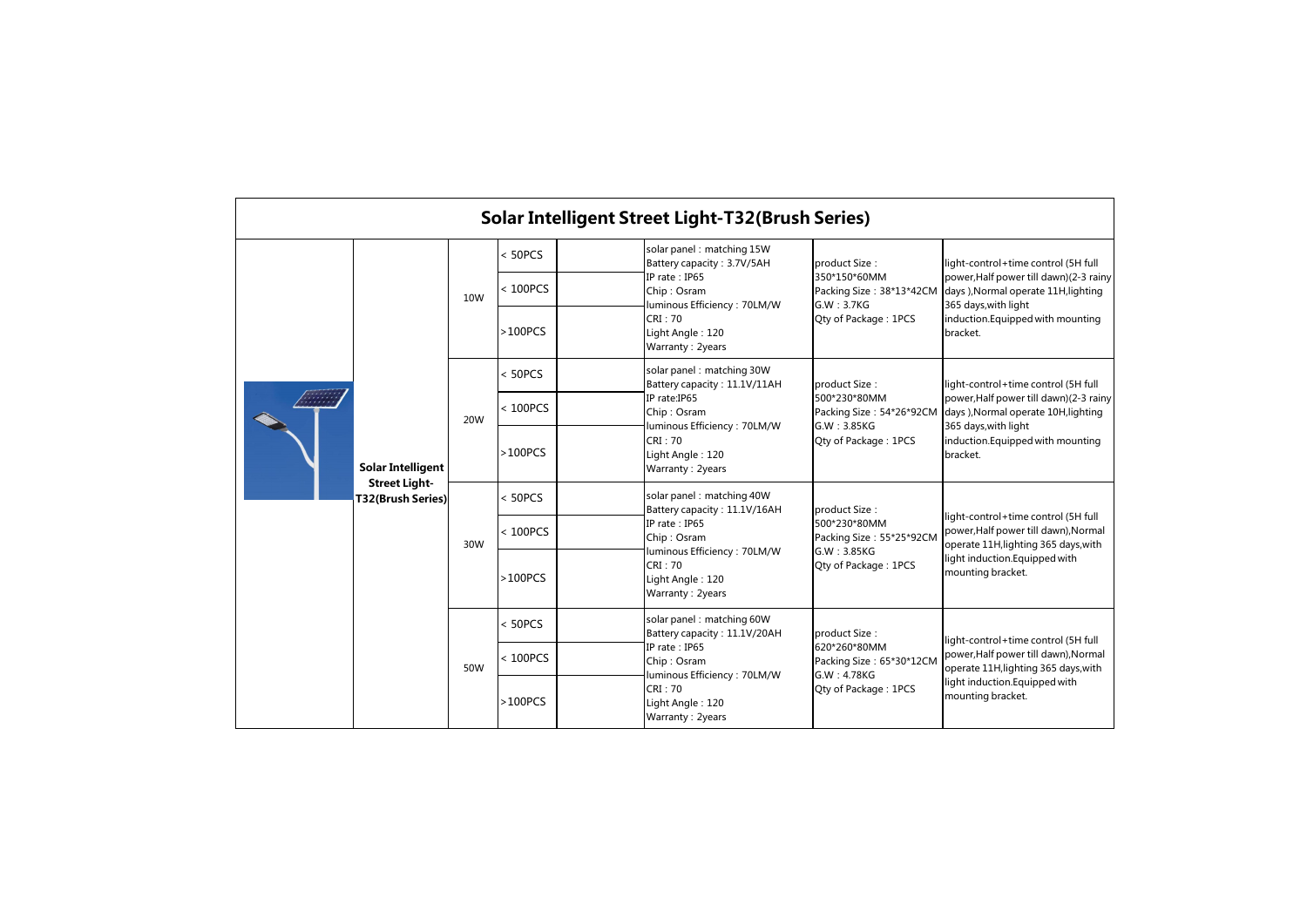| Solar Intelligent Street Light-G10(Baojian Series) |                                         |                            |                   |                                                                                               |                                                                                |                                                                                                                                                                                                                                                                                                                                                    |                                                                                                                                                                           |  |  |
|----------------------------------------------------|-----------------------------------------|----------------------------|-------------------|-----------------------------------------------------------------------------------------------|--------------------------------------------------------------------------------|----------------------------------------------------------------------------------------------------------------------------------------------------------------------------------------------------------------------------------------------------------------------------------------------------------------------------------------------------|---------------------------------------------------------------------------------------------------------------------------------------------------------------------------|--|--|
| Picture                                            | Model NO.                               | Watt                       | Quantity<br>(PCS) | Unit Price(RMB)                                                                               | <b>Specifications</b>                                                          | Package Size                                                                                                                                                                                                                                                                                                                                       | Remarks                                                                                                                                                                   |  |  |
|                                                    |                                         |                            | < 50PCS           |                                                                                               | solar panel: matching 15W<br>Battery capacity: 3.7V/5AH                        | product Size:                                                                                                                                                                                                                                                                                                                                      | light-control+time control (5H full<br>power, Half power till dawn) (2-3 rainy<br>days ), Normal operate 11H, lighting                                                    |  |  |
|                                                    |                                         | 10W                        | < 100PCS          |                                                                                               | IP rate: IP65<br>Chip: Osram                                                   | 350*150*60MM<br>Packing Size: 38*13*42CM                                                                                                                                                                                                                                                                                                           |                                                                                                                                                                           |  |  |
|                                                    |                                         |                            | >100PCS           |                                                                                               | luminous Efficiency: 70LM/W<br>CRI: 70<br>Light Angle: 120<br>Warranty: 2years | 365 days, with light<br>G.W : 3.7KG<br>Qty of Package: 1PCS<br>bracket.<br>Battery capacity: 11.1V/11AH<br>product Size:<br>light-control+time control (5H full<br>500*230*80MM<br>Packing Size: 54*26*92CM<br>operate 10H, lighting 365 days, with<br>G.W : 3.85KG<br>light induction. Equipped with<br>Qty of Package: 1PCS<br>mounting bracket. | induction.Equipped with mounting                                                                                                                                          |  |  |
|                                                    |                                         |                            | < 50PCS           |                                                                                               | solar panel: matching 30W                                                      |                                                                                                                                                                                                                                                                                                                                                    |                                                                                                                                                                           |  |  |
|                                                    |                                         | 20W                        | < 100PCS          |                                                                                               | IP rate: IP65<br>Chip: Osram                                                   |                                                                                                                                                                                                                                                                                                                                                    | power, Half power till dawn), Normal                                                                                                                                      |  |  |
|                                                    | Solar Intelligent                       |                            | >100PCS           |                                                                                               | luminous Efficiency: 70LM/W<br>CRI: 70<br>Light Angle: 120<br>Warranty: 2years |                                                                                                                                                                                                                                                                                                                                                    |                                                                                                                                                                           |  |  |
|                                                    | Street Light-<br>G10(Baojian<br>Series) |                            | < 50PCS           |                                                                                               |                                                                                |                                                                                                                                                                                                                                                                                                                                                    | light-control+time control (5H full                                                                                                                                       |  |  |
|                                                    |                                         | $100PCS$<br>30W<br>>100PCS |                   |                                                                                               | solar panel: matching 40W<br>Battery capacity: 11.1V/16AH<br>IP rate: IP65     | product Size:<br>500*230*80MM                                                                                                                                                                                                                                                                                                                      |                                                                                                                                                                           |  |  |
|                                                    |                                         |                            |                   | Chip: Osram<br>luminous Efficiency: 70LM/W<br>CRI: 70<br>Light Angle: 120<br>Warranty: 2years | Packing Size: 55*25*92CM<br>G.W : 3.85KG<br>Qty of Package: 1PCS               | power, Half power till dawn), Normal<br>operate 11H, lighting 365 days, with<br>light induction. Equipped with<br>mounting bracket.                                                                                                                                                                                                                |                                                                                                                                                                           |  |  |
|                                                    |                                         | 50W                        | < 50PCS           |                                                                                               | solar panel: matching 60W<br>Battery capacity: 11.1V/20AH                      | product Size:                                                                                                                                                                                                                                                                                                                                      | light-control+time control (5H full<br>power, Half power till dawn), Normal<br>operate 11H, lighting 365 days, with<br>light induction.Equipped with<br>mounting bracket. |  |  |
|                                                    |                                         |                            | < 100PCS          |                                                                                               | IP rate: IP65<br>Chip: Osram                                                   | 620*260*80MM<br>Packing Size: 65*30*12CM<br>G.W: 4.78KG                                                                                                                                                                                                                                                                                            |                                                                                                                                                                           |  |  |
|                                                    |                                         |                            | >100PCS           |                                                                                               | luminous Efficiency: 70LM/W<br>CRI: 70<br>Light Angle: 120<br>Warranty: 2years | Qty of Package: 1PCS                                                                                                                                                                                                                                                                                                                               |                                                                                                                                                                           |  |  |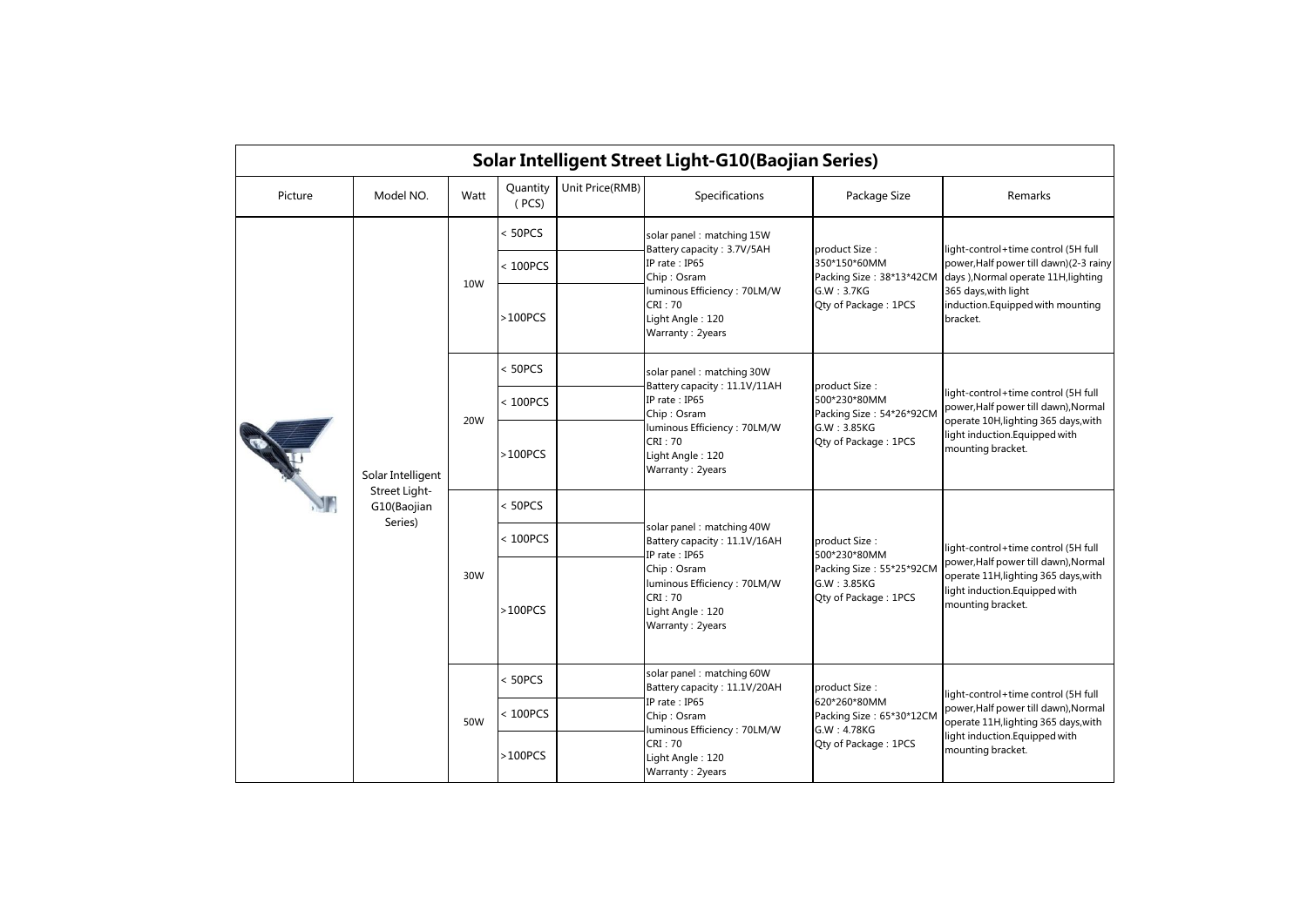| <b>Solar &amp; Induction Street Light-G11</b> |                                       |      |                   |                 |                                                                                                                                                                            |                                                                                                      |                                                                                                                                                                                  |  |  |
|-----------------------------------------------|---------------------------------------|------|-------------------|-----------------|----------------------------------------------------------------------------------------------------------------------------------------------------------------------------|------------------------------------------------------------------------------------------------------|----------------------------------------------------------------------------------------------------------------------------------------------------------------------------------|--|--|
| Picture                                       | Model NO.                             | Watt | Quantity<br>(PCS) | Unit Price(RMB) | Specifications                                                                                                                                                             | Package Size                                                                                         | Remarks                                                                                                                                                                          |  |  |
|                                               | Solar & Induction<br>Street Light-G11 | 10W  | < 50PCS           |                 | solar panel: matching 7W<br>Battery capacity: 3.7V/5AH<br>IP rate: IP65<br>Chip: Osram<br>luminous Efficiency: 100LM/W<br>CRI: 70<br>Light Angle: 120<br>Warranty: 2years  | product Size:<br>410*220*41.5MM<br>Packing Size: 61*2*41.5CM<br>G.W: 18.7KG<br>Qty of Package: 10PCS | light-control+body induction (5H full<br>power, Half power till dawn), Normal<br>operate 11H, with body induction,<br>100% brightness when people come,<br>30% when people left. |  |  |
|                                               |                                       |      | < 100PCS          |                 |                                                                                                                                                                            |                                                                                                      |                                                                                                                                                                                  |  |  |
| <b>LLT</b>                                    |                                       |      | $>100PCS$         |                 |                                                                                                                                                                            |                                                                                                      |                                                                                                                                                                                  |  |  |
|                                               |                                       | 20W  | < 50PCS           |                 | solar panel: matching 10W<br>Battery capacity: 3.7V/8AH<br>IP rate: IP65<br>Chip: Osram<br>luminous Efficiency: 100LM/W<br>CRI: 70<br>Light Angle: 120<br>Warranty: 2years | product Size:<br>510*240*70MM<br>Packing Size: 73*24*52CM<br>G.W: 27.8KG<br>Qty of Package: 10PCS    | light-control+body induction (5H full<br>power, Half power till dawn), Normal<br>operate 11H, with body induction,<br>100% brightness when people come,<br>30% when people left. |  |  |
|                                               |                                       |      | < 100PCS          |                 |                                                                                                                                                                            |                                                                                                      |                                                                                                                                                                                  |  |  |
|                                               |                                       |      | >100PCS           |                 |                                                                                                                                                                            |                                                                                                      |                                                                                                                                                                                  |  |  |
|                                               |                                       |      | < 50PCS           |                 | solar panel: matching 15W<br>Battery capacity: 3.7V/11AH<br>IP Rate: IP65<br>Chip: Osram<br>luminous Efficiency: 70LM/W<br>CRI: 70<br>Light Angle: 120<br>Warranty: 2years | product Size:<br>640*250*70MM                                                                        | light-control+body induction (5H full<br>power, Half power till dawn), Normal<br>operate 11H, with body induction,<br>100% brightness when people come,<br>30% when people left. |  |  |
|                                               |                                       | 30W  | < 100PCS          |                 |                                                                                                                                                                            | Packing Size:<br>64*36*26.5CM<br>G.W: 18KG<br>Qty of Package: 5PCS                                   |                                                                                                                                                                                  |  |  |
|                                               |                                       |      | $>100PCS$         |                 |                                                                                                                                                                            |                                                                                                      |                                                                                                                                                                                  |  |  |